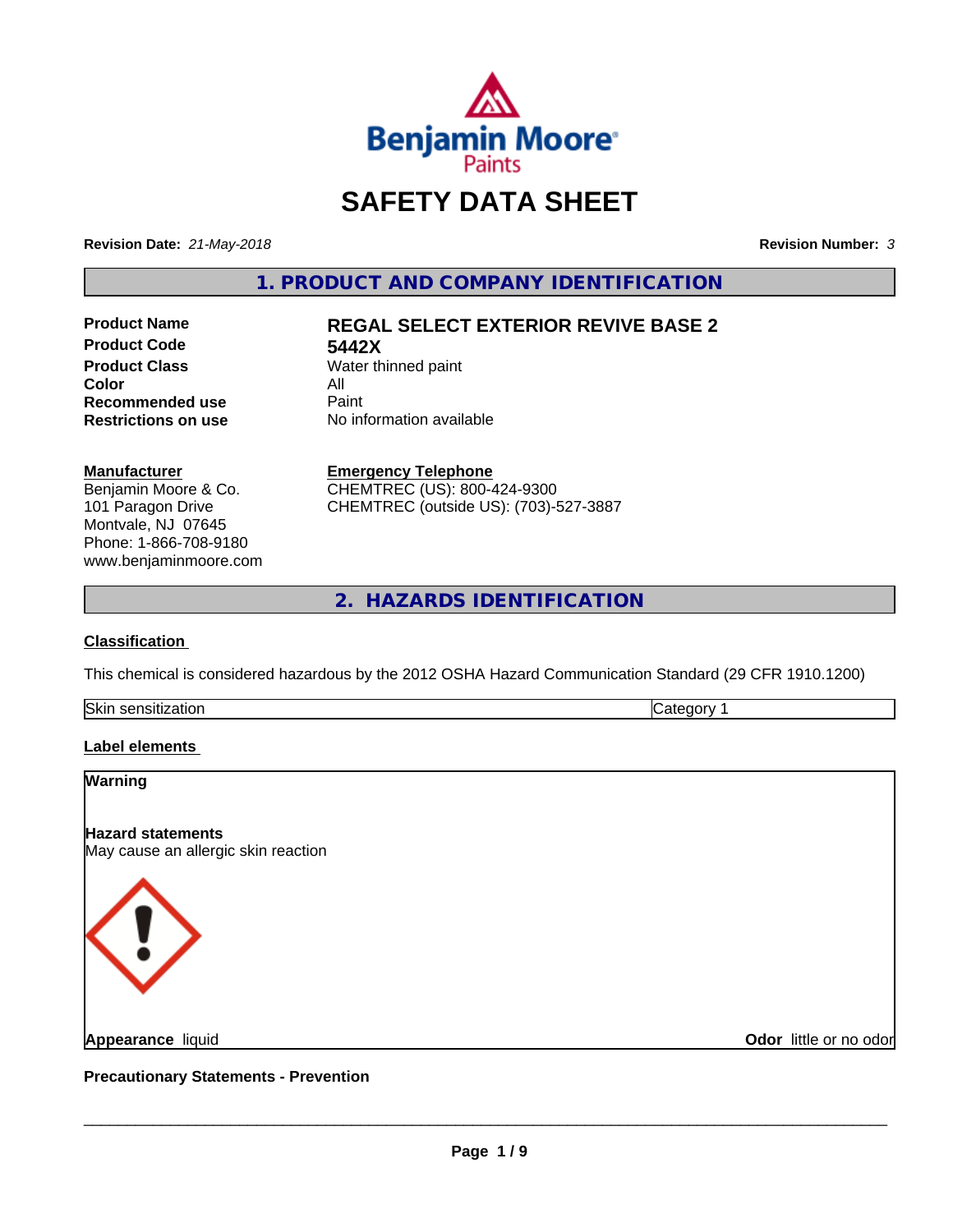Avoid breathing dust/fume/gas/mist/vapors/spray Contaminated work clothing should not be allowed out of the workplace Wear protective gloves

#### **Skin**

IF ON SKIN: Wash with plenty of soap and water If skin irritation or rash occurs: Get medical advice/attention Wash contaminated clothing before reuse

#### **Precautionary Statements - Disposal**

Dispose of contents/container to an approved waste disposal plant

#### **Hazards not otherwise classified (HNOC)**

Not applicable

#### **Other information**

No information available

# **3. COMPOSITION INFORMATION ON COMPONENTS**

 $\overline{\phantom{a}}$  ,  $\overline{\phantom{a}}$  ,  $\overline{\phantom{a}}$  ,  $\overline{\phantom{a}}$  ,  $\overline{\phantom{a}}$  ,  $\overline{\phantom{a}}$  ,  $\overline{\phantom{a}}$  ,  $\overline{\phantom{a}}$  ,  $\overline{\phantom{a}}$  ,  $\overline{\phantom{a}}$  ,  $\overline{\phantom{a}}$  ,  $\overline{\phantom{a}}$  ,  $\overline{\phantom{a}}$  ,  $\overline{\phantom{a}}$  ,  $\overline{\phantom{a}}$  ,  $\overline{\phantom{a}}$ 

| <b>Chemical name</b>            | CAS No.    | Weight-% |
|---------------------------------|------------|----------|
| Titanium dioxide                | 13463-67-7 | ◡        |
| Kaolin, calcined                | 92704-41-1 |          |
| Zinc oxide                      | 1314-13-2  |          |
| Sodium C14-C16 olefin sulfonate | 68439-57-6 | U.5      |
| 2-N-octvl-4-Isothiazolin-3-One  | 26530-20-1 | U.S      |

| Rinse thoroughly with plenty of water for at least 15 minutes and consult a                                                                                                                                                         |
|-------------------------------------------------------------------------------------------------------------------------------------------------------------------------------------------------------------------------------------|
| Wash off immediately with soap and plenty of water while removing all<br>contaminated clothes and shoes. If skin irritation persists, call a physician. Wash<br>clothing before reuse. Destroy contaminated articles such as shoes. |
|                                                                                                                                                                                                                                     |
| Clean mouth with water and afterwards drink plenty of water. Consult a physician                                                                                                                                                    |
|                                                                                                                                                                                                                                     |
|                                                                                                                                                                                                                                     |
|                                                                                                                                                                                                                                     |
|                                                                                                                                                                                                                                     |

**Suitable Extinguishing Media** Use extinguishing measures that are appropriate to local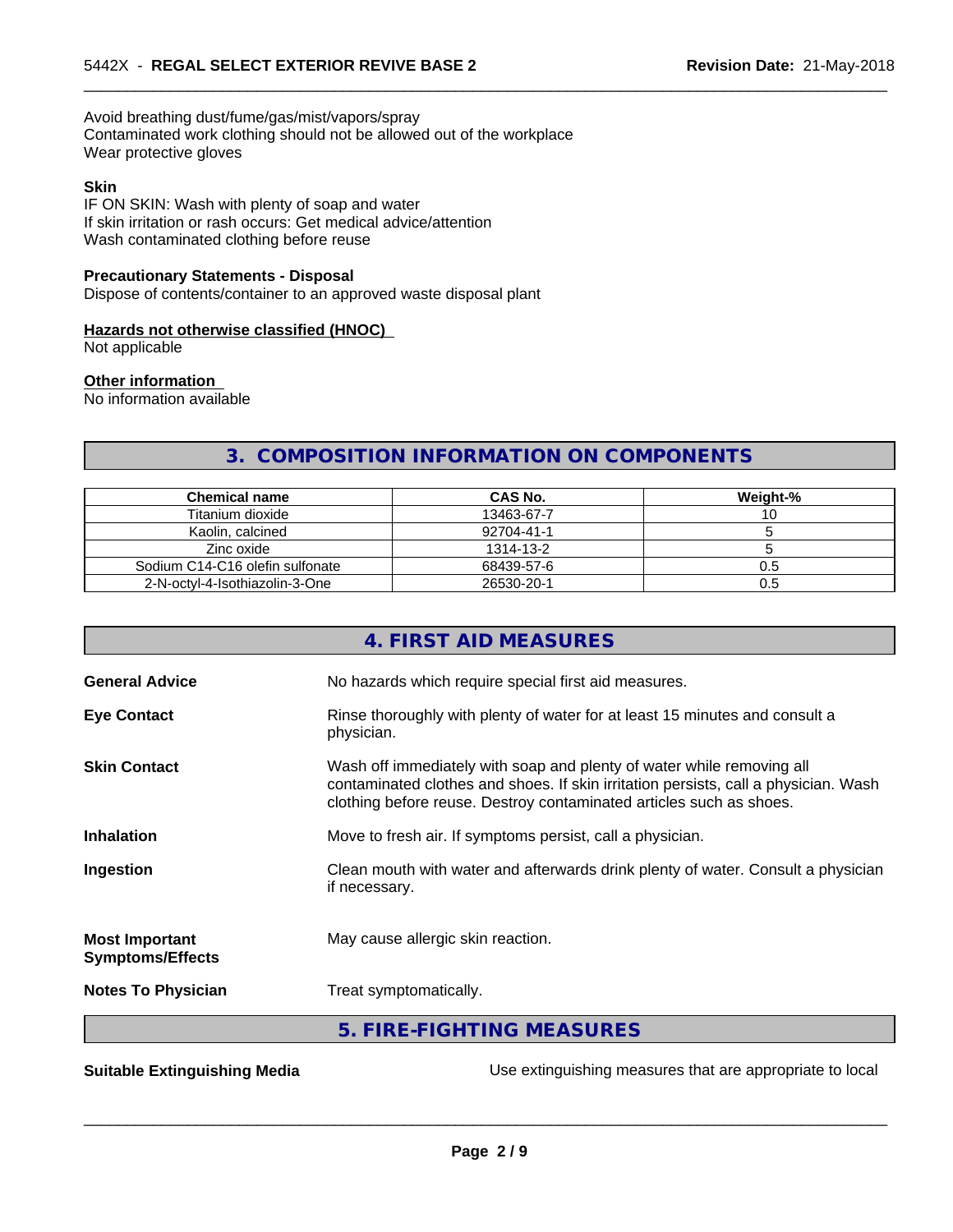|                                                                                  |                 |                                                    | circumstances and the surrounding environment.                                                                  |
|----------------------------------------------------------------------------------|-----------------|----------------------------------------------------|-----------------------------------------------------------------------------------------------------------------|
| <b>Protective Equipment And Precautions For</b><br><b>Firefighters</b>           |                 | and full protective gear.                          | As in any fire, wear self-contained breathing apparatus<br>pressure-demand, MSHA/NIOSH (approved or equivalent) |
| <b>Specific Hazards Arising From The Chemical</b>                                |                 | extreme heat.                                      | Closed containers may rupture if exposed to fire or                                                             |
| <b>Sensitivity To Mechanical Impact</b>                                          |                 | No.                                                |                                                                                                                 |
| <b>Sensitivity To Static Discharge</b>                                           |                 | No                                                 |                                                                                                                 |
| <b>Flash Point Data</b><br>Flash Point (°F)<br>Flash Point (°C)<br><b>Method</b> |                 | Not applicable<br>Not applicable<br>Not applicable |                                                                                                                 |
| <b>Flammability Limits In Air</b>                                                |                 |                                                    |                                                                                                                 |
| Lower flammability limit:<br><b>Upper flammability limit:</b>                    |                 | Not applicable<br>Not applicable                   |                                                                                                                 |
| Health: 1<br><b>NFPA</b>                                                         | Flammability: 0 | <b>Instability: 0</b>                              | <b>Special: Not Applicable</b>                                                                                  |
| <b>NFPA Legend</b><br>0 - Not Hazardous<br>1 - Slightly                          |                 |                                                    |                                                                                                                 |

 $\overline{\phantom{a}}$  ,  $\overline{\phantom{a}}$  ,  $\overline{\phantom{a}}$  ,  $\overline{\phantom{a}}$  ,  $\overline{\phantom{a}}$  ,  $\overline{\phantom{a}}$  ,  $\overline{\phantom{a}}$  ,  $\overline{\phantom{a}}$  ,  $\overline{\phantom{a}}$  ,  $\overline{\phantom{a}}$  ,  $\overline{\phantom{a}}$  ,  $\overline{\phantom{a}}$  ,  $\overline{\phantom{a}}$  ,  $\overline{\phantom{a}}$  ,  $\overline{\phantom{a}}$  ,  $\overline{\phantom{a}}$ 

- 1 Slightly
- 2 Moderate
- 3 High
- 4 Severe

*The ratings assigned are only suggested ratings, the contractor/employer has ultimate responsibilities for NFPA ratings where this system is used.*

*Additional information regarding the NFPA rating system is available from the National Fire Protection Agency (NFPA) at www.nfpa.org.*

|                                  | 6. ACCIDENTAL RELEASE MEASURES                                                                                                                                                   |
|----------------------------------|----------------------------------------------------------------------------------------------------------------------------------------------------------------------------------|
| <b>Personal Precautions</b>      | Avoid contact with skin, eyes and clothing. Ensure adequate ventilation.                                                                                                         |
| <b>Other Information</b>         | Prevent further leakage or spillage if safe to do so.                                                                                                                            |
| <b>Environmental precautions</b> | See Section 12 for additional Ecological Information.                                                                                                                            |
| <b>Methods For Clean-Up</b>      | Soak up with inert absorbent material. Sweep up and shovel into suitable<br>containers for disposal.                                                                             |
|                                  | 7. HANDLING AND STORAGE                                                                                                                                                          |
| <b>Handling</b>                  | Avoid contact with skin, eyes and clothing. Avoid breathing vapors, spray mists or<br>sanding dust. In case of insufficient ventilation, wear suitable respiratory<br>equipment. |

**Storage** Keep container tightly closed. Keep out of the reach of children.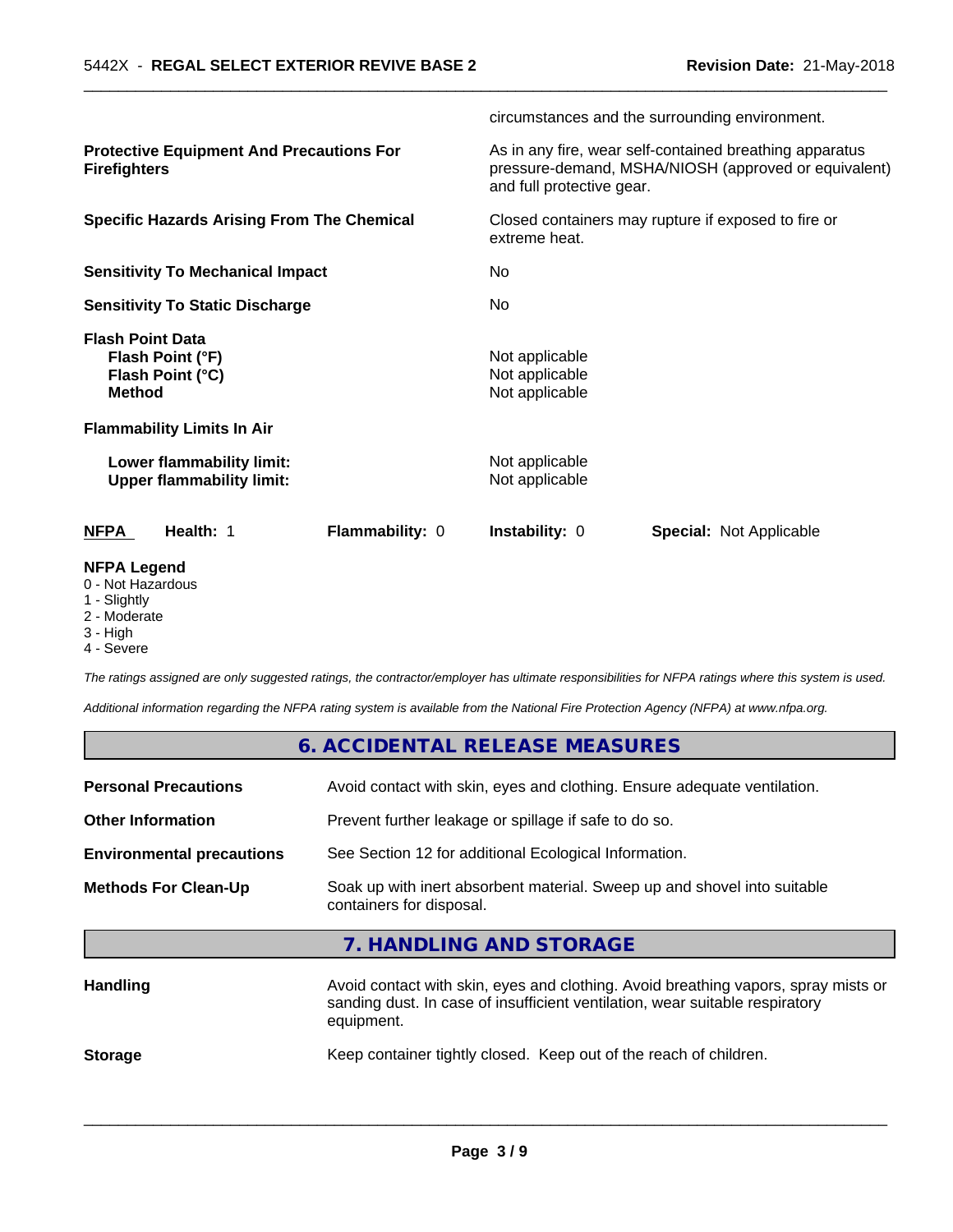**Incompatible Materials** No information available

# **8. EXPOSURE CONTROLS/PERSONAL PROTECTION**

 $\overline{\phantom{a}}$  ,  $\overline{\phantom{a}}$  ,  $\overline{\phantom{a}}$  ,  $\overline{\phantom{a}}$  ,  $\overline{\phantom{a}}$  ,  $\overline{\phantom{a}}$  ,  $\overline{\phantom{a}}$  ,  $\overline{\phantom{a}}$  ,  $\overline{\phantom{a}}$  ,  $\overline{\phantom{a}}$  ,  $\overline{\phantom{a}}$  ,  $\overline{\phantom{a}}$  ,  $\overline{\phantom{a}}$  ,  $\overline{\phantom{a}}$  ,  $\overline{\phantom{a}}$  ,  $\overline{\phantom{a}}$ 

#### **Exposure Limits**

| <b>Chemical name</b> | <b>ACGIH TLV</b>            | <b>OSHA PEL</b>          |
|----------------------|-----------------------------|--------------------------|
| Titanium dioxide     | 10 mg/m $3$ - TWA           | 15 mg/m $3$ - TWA        |
| Zinc oxide           | $2$ mg/m <sup>3</sup> - TWA | $5 \text{ mg/m}^3$ - TWA |
|                      | 10 mg/m $3$ - STEL          | 15 mg/m $^3$ - TWA       |

#### **Legend**

ACGIH - American Conference of Governmental Industrial Hygienists Exposure Limits OSHA - Occupational Safety & Health Administration Exposure Limits N/E - Not Established

| <b>Engineering Measures</b>          | Ensure adequate ventilation, especially in confined areas.                                                                          |
|--------------------------------------|-------------------------------------------------------------------------------------------------------------------------------------|
| <b>Personal Protective Equipment</b> |                                                                                                                                     |
| <b>Eye/Face Protection</b>           | Safety glasses with side-shields.                                                                                                   |
| <b>Skin Protection</b>               | Protective gloves and impervious clothing.                                                                                          |
| <b>Respiratory Protection</b>        | In case of insufficient ventilation wear suitable respiratory equipment.                                                            |
| <b>Hygiene Measures</b>              | Avoid contact with skin, eyes and clothing. Remove and wash contaminated<br>clothing before re-use. Wash thoroughly after handling. |

# **9. PHYSICAL AND CHEMICAL PROPERTIES**

| Appearance                        | liquid                   |
|-----------------------------------|--------------------------|
| Odor                              | little or no odor        |
| <b>Odor Threshold</b>             | No information available |
| Density (Ibs/gal)                 | $10.3 - 10.4$            |
| <b>Specific Gravity</b>           | $1.23 - 1.25$            |
| pH                                | No information available |
| <b>Viscosity (cps)</b>            | No information available |
| Solubility(ies)                   | No information available |
| <b>Water solubility</b>           | No information available |
| <b>Evaporation Rate</b>           | No information available |
| Vapor pressure @20 °C (kPa)       | No information available |
| Vapor density                     | No information available |
| Wt. % Solids                      | $45 - 55$                |
| <b>Vol. % Solids</b>              | $35 - 45$                |
| Wt. % Volatiles                   | $45 - 55$                |
| Vol. % Volatiles                  | $55 - 65$                |
| <b>VOC Regulatory Limit (g/L)</b> | < 50                     |
| <b>Boiling Point (°F)</b>         | 212                      |
| <b>Boiling Point (°C)</b>         | 100                      |
| <b>Freezing Point (°F)</b>        | 32                       |
| <b>Freezing Point (°C)</b>        | 0                        |
| Flash Point (°F)                  | Not applicable           |
| Flash Point (°C)                  | Not applicable           |
| <b>Method</b>                     | Not applicable           |
| <b>Flammability (solid, gas)</b>  | Not applicable           |
| <b>Upper flammability limit:</b>  | Not applicable           |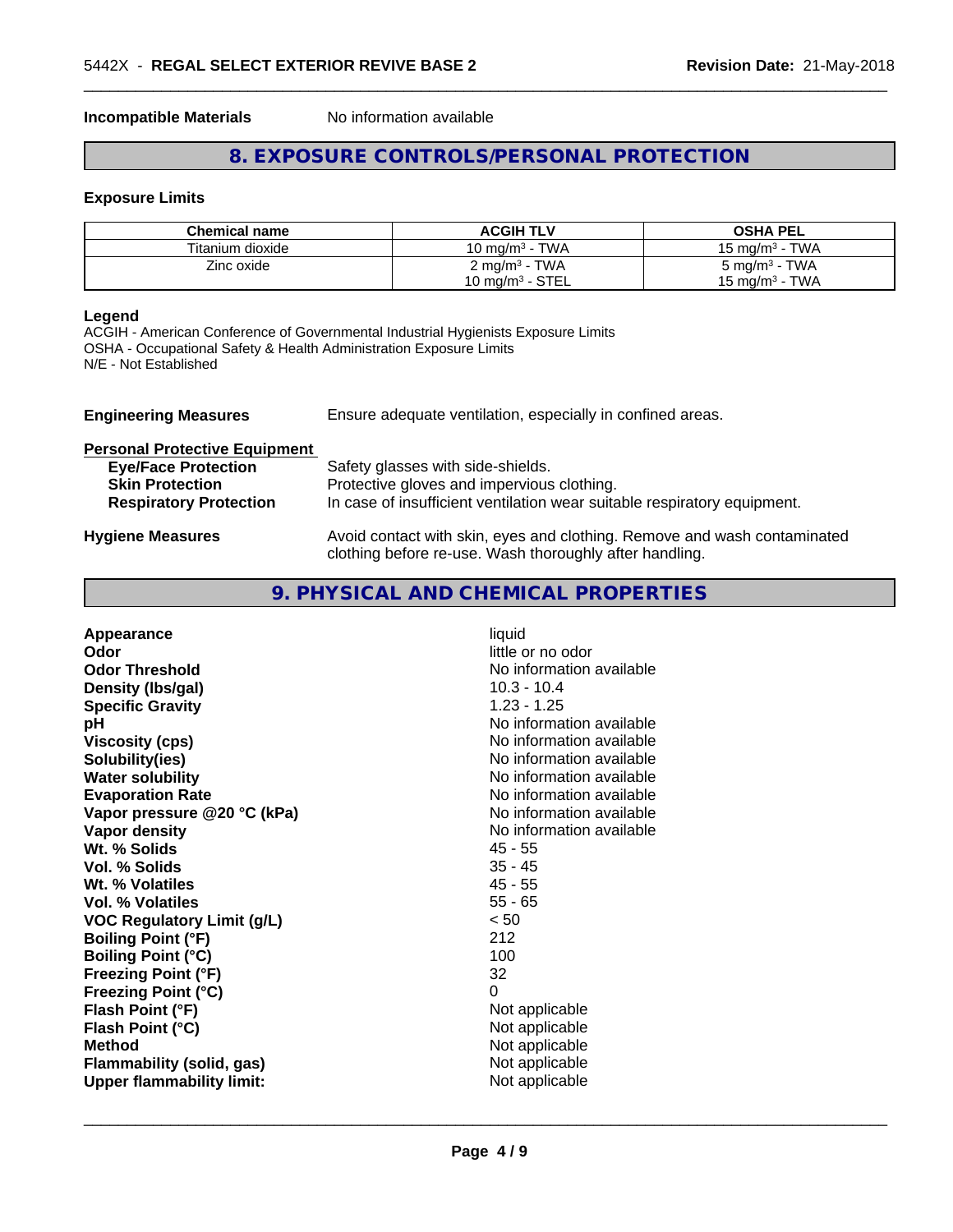**Lower flammability limit:**<br> **Autoignition Temperature (°F)**<br>
Mo information available **Autoignition Temperature (°F)** No information available **Autoignition Temperature (°C)** No information available **Decomposition Temperature (°F)**<br> **Decomposition Temperature (°C)**<br>
No information available<br>
No information available **Decomposition Temperature**  $\hat{c}$ **<sup>o</sup>C**)<br>**Partition coefficient** 

**No information available** 

 $\overline{\phantom{a}}$  ,  $\overline{\phantom{a}}$  ,  $\overline{\phantom{a}}$  ,  $\overline{\phantom{a}}$  ,  $\overline{\phantom{a}}$  ,  $\overline{\phantom{a}}$  ,  $\overline{\phantom{a}}$  ,  $\overline{\phantom{a}}$  ,  $\overline{\phantom{a}}$  ,  $\overline{\phantom{a}}$  ,  $\overline{\phantom{a}}$  ,  $\overline{\phantom{a}}$  ,  $\overline{\phantom{a}}$  ,  $\overline{\phantom{a}}$  ,  $\overline{\phantom{a}}$  ,  $\overline{\phantom{a}}$ 

# **10. STABILITY AND REACTIVITY**

| <b>Reactivity</b>                                                            |                                           | Not Applicable                           |
|------------------------------------------------------------------------------|-------------------------------------------|------------------------------------------|
| <b>Chemical Stability</b>                                                    |                                           | Stable under normal conditions.          |
| <b>Conditions to avoid</b>                                                   |                                           | Prevent from freezing.                   |
| <b>Incompatible Materials</b>                                                |                                           | No materials to be especially mentioned. |
| <b>Hazardous Decomposition Products</b>                                      |                                           | None under normal use.                   |
| <b>Possibility of hazardous reactions</b>                                    |                                           | None under normal conditions of use.     |
|                                                                              |                                           | 11. TOXICOLOGICAL INFORMATION            |
| <b>Product Information</b>                                                   |                                           |                                          |
| Information on likely routes of exposure                                     |                                           |                                          |
| <b>Principal Routes of Exposure</b>                                          | Eye contact, skin contact and inhalation. |                                          |
| <b>Acute Toxicity</b>                                                        |                                           |                                          |
| <b>Product Information</b>                                                   | No information available                  |                                          |
| Symptoms related to the physical, chemical and toxicological characteristics |                                           |                                          |

| <b>Symptoms</b>                 | No information available                                                                                        |
|---------------------------------|-----------------------------------------------------------------------------------------------------------------|
|                                 | Delayed and immediate effects as well as chronic effects from short and long-term exposure                      |
| Eye contact                     | May cause slight irritation.                                                                                    |
| <b>Skin contact</b>             | Substance may cause slight skin irritation. Prolonged or repeated contact may dry<br>skin and cause irritation. |
| <b>Inhalation</b>               | May cause irritation of respiratory tract.                                                                      |
| Ingestion                       | Ingestion may cause gastrointestinal irritation, nausea, vomiting and diarrhea.                                 |
| <b>Sensitization</b>            | May cause an allergic skin reaction                                                                             |
| <b>Neurological Effects</b>     | No information available.                                                                                       |
| <b>Mutagenic Effects</b>        | No information available.                                                                                       |
| <b>Reproductive Effects</b>     | No information available.                                                                                       |
| <b>Developmental Effects</b>    | No information available.                                                                                       |
| <b>Target organ effects</b>     | No information available.                                                                                       |
| <b>STOT - single exposure</b>   | No information available.                                                                                       |
| <b>STOT - repeated exposure</b> | No information available.                                                                                       |
| Other adverse effects           | No information available.                                                                                       |
| <b>Aspiration Hazard</b>        | No information available                                                                                        |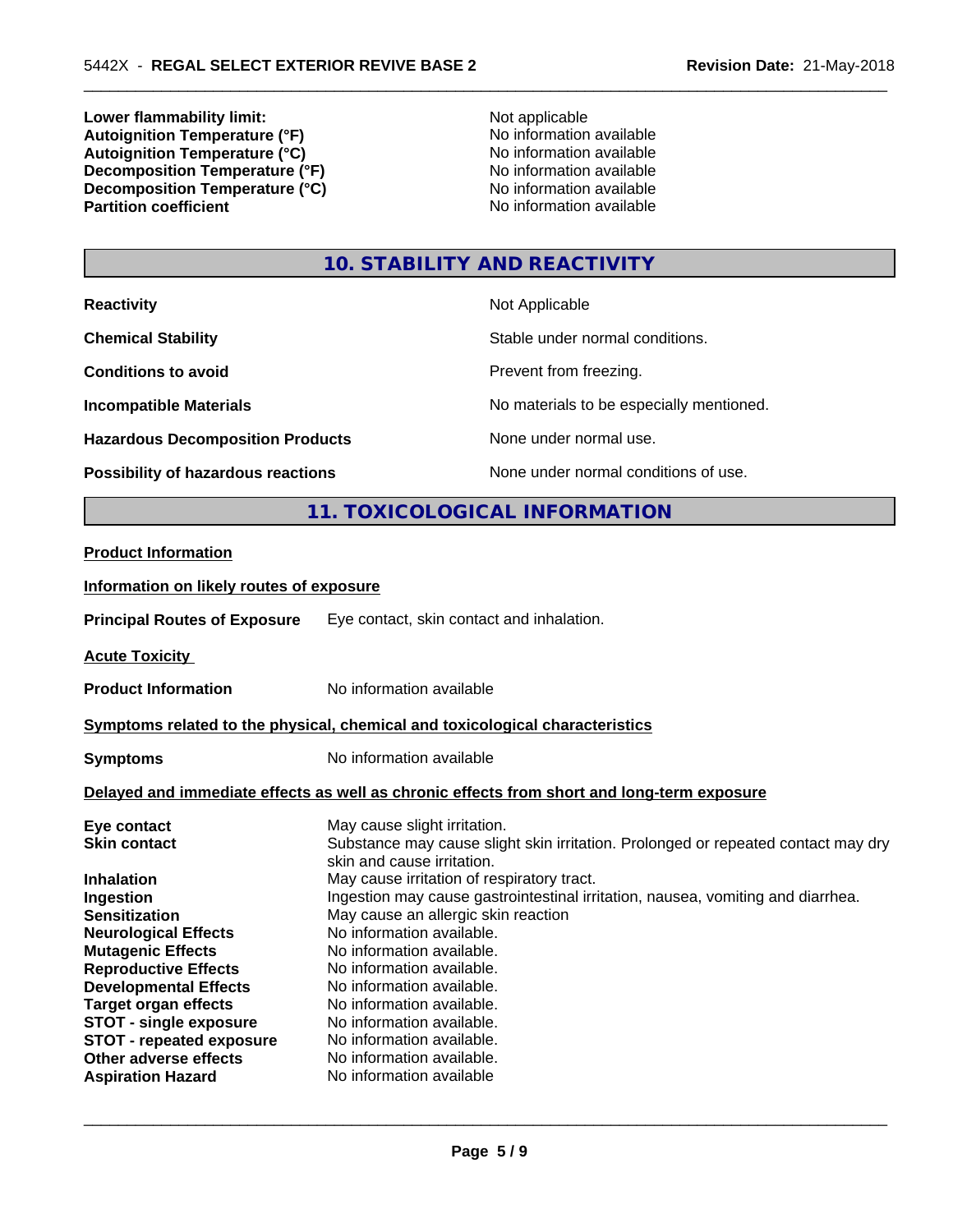#### **Numerical measures of toxicity**

#### **The following values are calculated based on chapter 3.1 of the GHS document**

| ATEmix (oral)                            | 35629 mg/kg |
|------------------------------------------|-------------|
| <b>ATEmix (dermal)</b>                   | 588160      |
| ATEmix (inhalation-dust/mist) 413.4 mg/L |             |

#### **Component Information**

Titanium dioxide LD50 Oral: > 10000 mg/kg (Rat) Zinc oxide LD50 Oral: 5000 mg/kg (Rat) LC50 Inhalation (Dust):  $> 5700$  mg/m<sup>3</sup> (Rat, 4 hr.) 2-N-octyl-4-Isothiazolin-3-One LD50 Oral: 550 mg/kg (Rat) LD50 Dermal: 690 mg/kg (Rabbit)

#### **Carcinogenicity**

*The information below indicateswhether each agency has listed any ingredient as a carcinogen:.*

| <b>Chemical name</b>    | <b>IARC</b>          | <b>NTP</b> | OSHA   |
|-------------------------|----------------------|------------|--------|
|                         | 2B<br>Possible Human |            | Listed |
| 'Titanium<br>n dioxide. | Carcinoɑen           |            |        |

 $\overline{\phantom{a}}$  ,  $\overline{\phantom{a}}$  ,  $\overline{\phantom{a}}$  ,  $\overline{\phantom{a}}$  ,  $\overline{\phantom{a}}$  ,  $\overline{\phantom{a}}$  ,  $\overline{\phantom{a}}$  ,  $\overline{\phantom{a}}$  ,  $\overline{\phantom{a}}$  ,  $\overline{\phantom{a}}$  ,  $\overline{\phantom{a}}$  ,  $\overline{\phantom{a}}$  ,  $\overline{\phantom{a}}$  ,  $\overline{\phantom{a}}$  ,  $\overline{\phantom{a}}$  ,  $\overline{\phantom{a}}$ 

• Although IARC has classified titanium dioxide as possibly carcinogenic to humans (2B), their summary concludes: "No significant exposure to titanium dioxide is thought to occur during the use of products in which titanium dioxide is bound to other materials, such as paint."

#### **Legend**

IARC - International Agency for Research on Cancer NTP - National Toxicity Program OSHA - Occupational Safety & Health Administration

**12. ECOLOGICAL INFORMATION**

### **Ecotoxicity Effects**

The environmental impact of this product has not been fully investigated.

#### **Product Information**

#### **Acute Toxicity to Fish**

No information available

#### **Acute Toxicity to Aquatic Invertebrates**

No information available

#### **Acute Toxicity to Aquatic Plants**

No information available

#### **Persistence / Degradability**

No information available.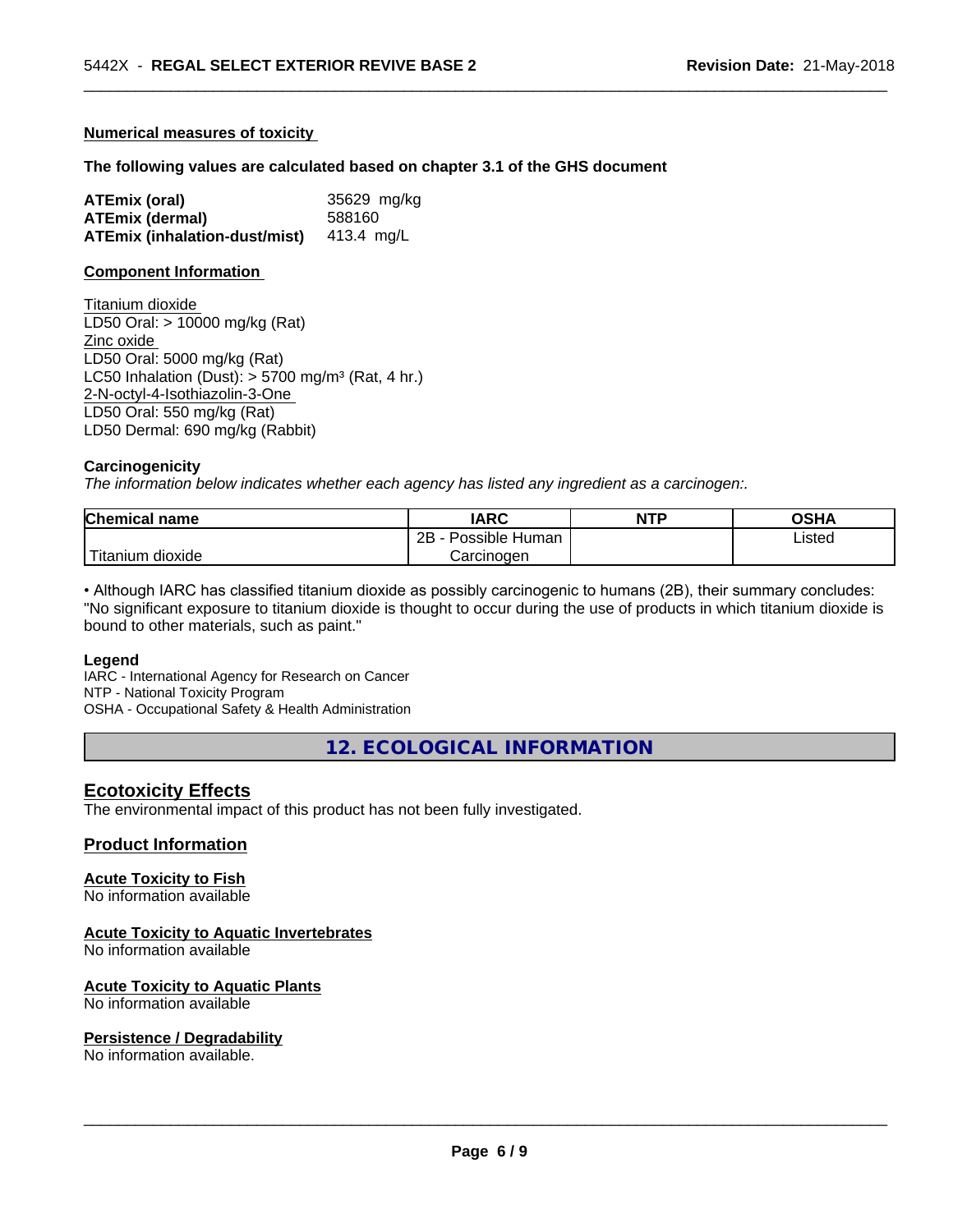### **Bioaccumulation**

No information available.

# **Mobility in Environmental Media**

No information available.

#### **Ozone**

No information available

### **Component Information**

#### **Acute Toxicity to Fish**

Titanium dioxide  $\overline{\text{LC50:}}$  > 1000 mg/L (Fathead Minnow - 96 hr.)

#### **Acute Toxicity to Aquatic Invertebrates**

No information available

# **Acute Toxicity to Aquatic Plants**

No information available

|                                                                                                                                                  | 13. DISPOSAL CONSIDERATIONS                                                                                                                                                                                               |  |  |  |
|--------------------------------------------------------------------------------------------------------------------------------------------------|---------------------------------------------------------------------------------------------------------------------------------------------------------------------------------------------------------------------------|--|--|--|
| <b>Waste Disposal Method</b>                                                                                                                     | Dispose of in accordance with federal, state, and local regulations. Local<br>requirements may vary, consult your sanitation department or state-designated<br>environmental protection agency for more disposal options. |  |  |  |
|                                                                                                                                                  | 14. TRANSPORT INFORMATION                                                                                                                                                                                                 |  |  |  |
| <b>DOT</b>                                                                                                                                       | Not regulated                                                                                                                                                                                                             |  |  |  |
| <b>ICAO / IATA</b>                                                                                                                               | Not regulated                                                                                                                                                                                                             |  |  |  |
| <b>IMDG/IMO</b>                                                                                                                                  | Not regulated                                                                                                                                                                                                             |  |  |  |
|                                                                                                                                                  | <b>15. REGULATORY INFORMATION</b>                                                                                                                                                                                         |  |  |  |
| <b>International Inventories</b>                                                                                                                 |                                                                                                                                                                                                                           |  |  |  |
| <b>TSCA: United States</b><br><b>DSL: Canada</b>                                                                                                 | Yes - All components are listed or exempt.<br>Yes - All components are listed or exempt.                                                                                                                                  |  |  |  |
| <b>Federal Regulations</b>                                                                                                                       |                                                                                                                                                                                                                           |  |  |  |
| SARA 311/312 hazardous categorization<br>Acute health hazard<br><b>Chronic Health Hazard</b><br>Fire hazard<br>Sudden release of pressure hazard | Yes<br>N <sub>o</sub><br>N <sub>0</sub><br>No                                                                                                                                                                             |  |  |  |

 $\overline{\phantom{a}}$  ,  $\overline{\phantom{a}}$  ,  $\overline{\phantom{a}}$  ,  $\overline{\phantom{a}}$  ,  $\overline{\phantom{a}}$  ,  $\overline{\phantom{a}}$  ,  $\overline{\phantom{a}}$  ,  $\overline{\phantom{a}}$  ,  $\overline{\phantom{a}}$  ,  $\overline{\phantom{a}}$  ,  $\overline{\phantom{a}}$  ,  $\overline{\phantom{a}}$  ,  $\overline{\phantom{a}}$  ,  $\overline{\phantom{a}}$  ,  $\overline{\phantom{a}}$  ,  $\overline{\phantom{a}}$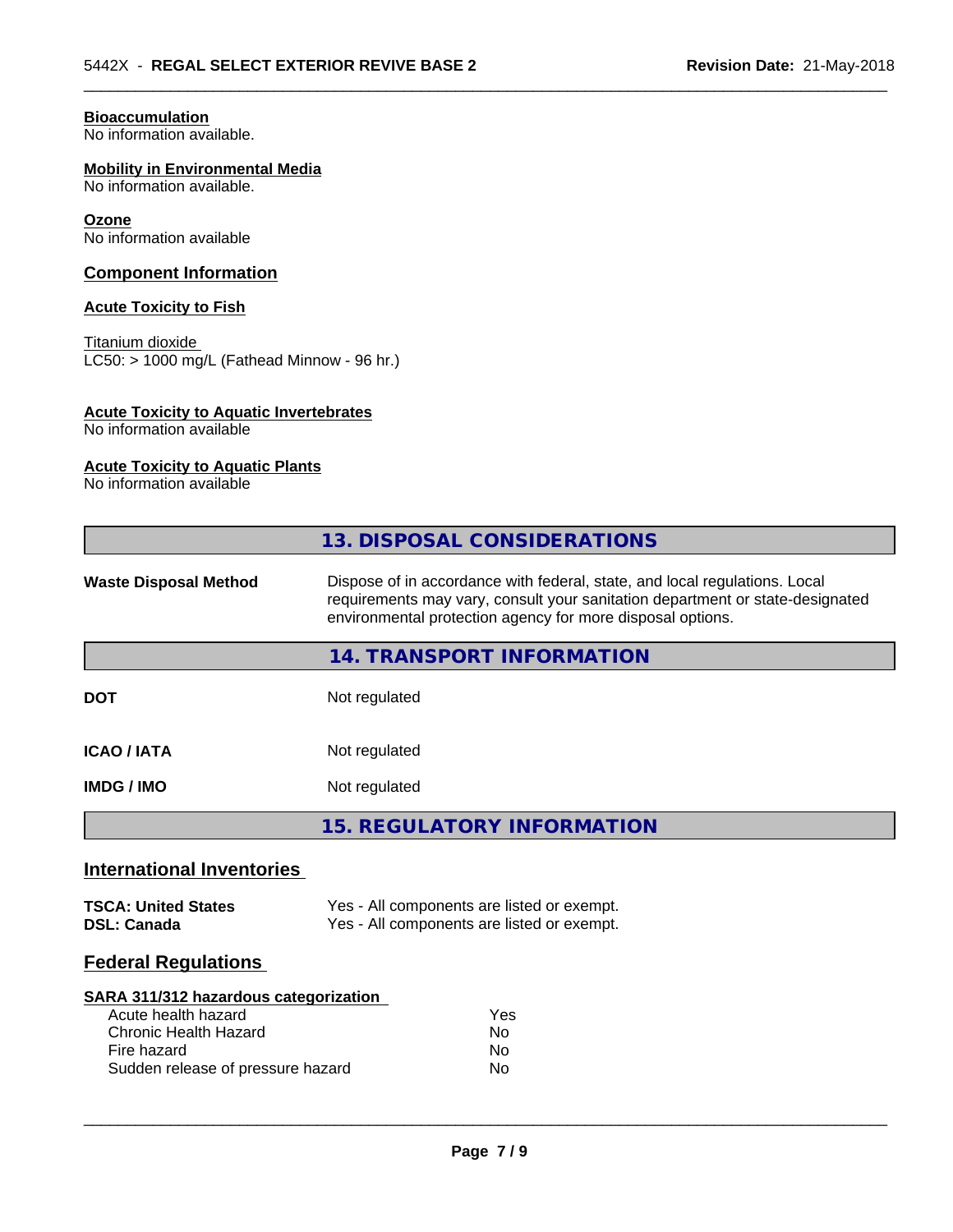Reactive Hazard No

 $\overline{\phantom{a}}$  ,  $\overline{\phantom{a}}$  ,  $\overline{\phantom{a}}$  ,  $\overline{\phantom{a}}$  ,  $\overline{\phantom{a}}$  ,  $\overline{\phantom{a}}$  ,  $\overline{\phantom{a}}$  ,  $\overline{\phantom{a}}$  ,  $\overline{\phantom{a}}$  ,  $\overline{\phantom{a}}$  ,  $\overline{\phantom{a}}$  ,  $\overline{\phantom{a}}$  ,  $\overline{\phantom{a}}$  ,  $\overline{\phantom{a}}$  ,  $\overline{\phantom{a}}$  ,  $\overline{\phantom{a}}$ 

# **SARA 313**

Section 313 of Title III of the Superfund Amendments and Reauthorization Act of 1986 (SARA). This product contains a chemical or chemicals which are subject to the reporting requirements of the Act and Title 40 of the Code of Federal Regulations, Part 372:

| <b>Chemical name</b> | CAS No.   | Weight-% | <b>CERCLA/SARA 313</b>     |
|----------------------|-----------|----------|----------------------------|
| Zinc oxide           | 1314-13-2 |          | (de minimis concentration) |

# **Clean Air Act,Section 112 Hazardous Air Pollutants (HAPs) (see 40 CFR 61)**

This product contains the following HAPs:

*None*

# **US State Regulations**

#### **California Proposition 65**

**AVIMARNING:** Cancer and Reproductive Harm– www.P65warnings.ca.gov

#### **State Right-to-Know**

| <b>Chemical</b><br>name | <br>…aduπus <del>u</del> us<br>шo | Jersev<br><b>New</b> | <b>nsvivania</b> |
|-------------------------|-----------------------------------|----------------------|------------------|
| ⊺itanium<br>dioxide     |                                   |                      |                  |
| -<br>Zinc oxide         |                                   |                      |                  |

#### **Legend**

X - Listed

# **16. OTHER INFORMATION**

**HMIS** - **Health:** 1 **Flammability:** 0 **Reactivity:** 0 **PPE:** -

#### **HMIS Legend**

- 0 Minimal Hazard
- 1 Slight Hazard
- 2 Moderate Hazard
- 3 Serious Hazard
- 4 Severe Hazard
- \* Chronic Hazard
- X Consult your supervisor or S.O.P. for "Special" handling instructions.

*Note: The PPE rating has intentionally been left blank. Choose appropriate PPE that will protect employees from the hazards the material will present under the actual normal conditions of use.*

*Caution: HMISÒ ratings are based on a 0-4 rating scale, with 0 representing minimal hazards or risks, and 4 representing significant hazards or risks. Although HMISÒ ratings are not required on MSDSs under 29 CFR 1910.1200, the preparer, has chosen to provide them. HMISÒ ratings are to be used only in conjunction with a fully implemented HMISÒ program by workers who have received appropriate HMISÒ training. HMISÒ is a registered trade and service mark of the NPCA. HMISÒ materials may be purchased exclusively from J. J. Keller (800) 327-6868.*